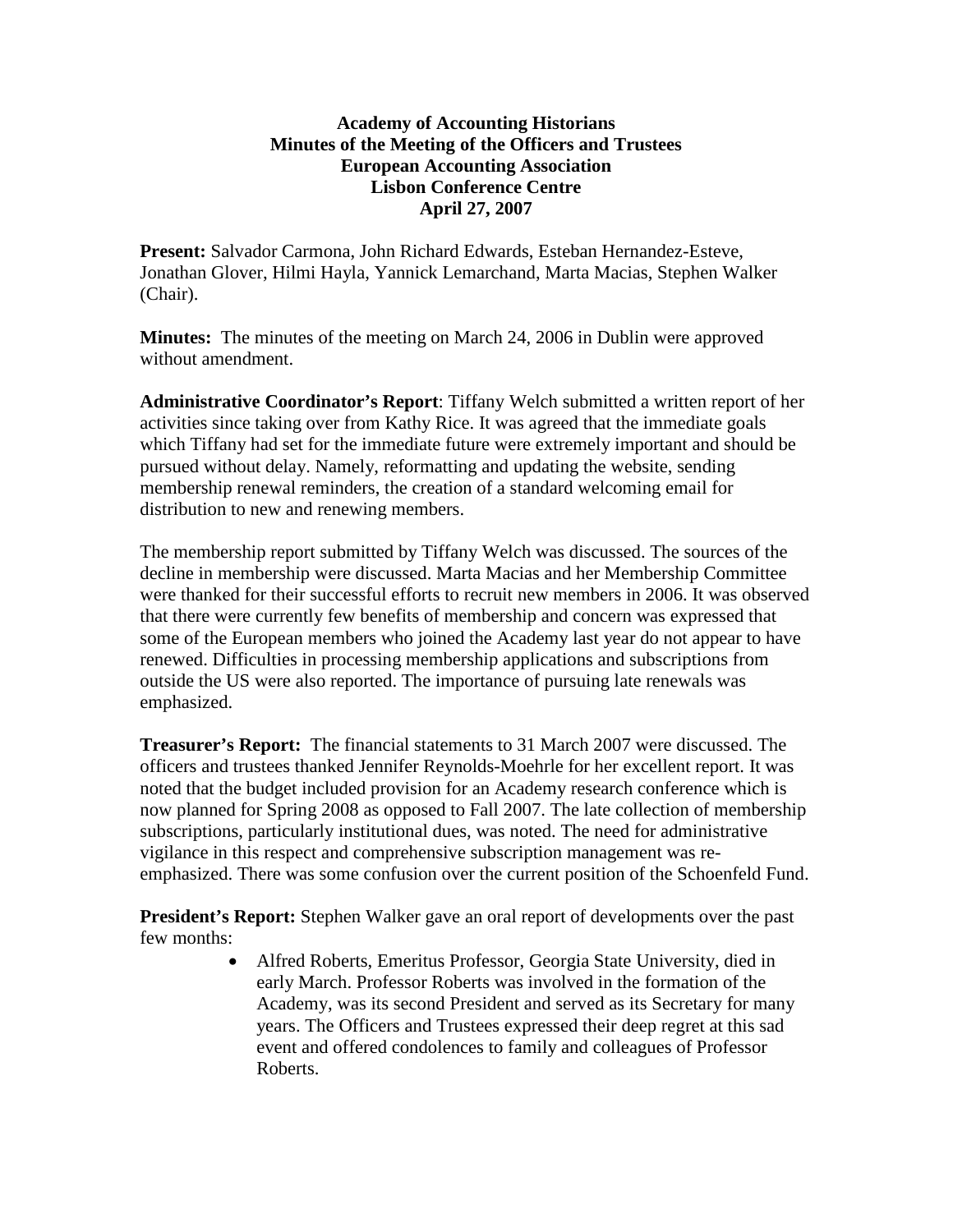- A joint research conference was being planned. This involved the Academy and the Public Interest section of the AAA. The conference was likely to take place in April 2008 In New York. Dan Jensen was thanked for his ongoing role in the organization of the event.
- A meeting had been held in Cardiff with Takehisa Hashimoto, Secretary of Accounting History Association, Japan. The Association is keen to develop stronger links with the Academy, particularly through communication, abstract exchanges in journals, website reporting and administrative collaboration.
- A meeting had been held in Cardiff with Hiroshi Okano, President-elect.
- Luca Zan, had been developing links between the Academy and accounting historians in China. It is expected that an accounting history conference will be held in Shanghai in October at which Professors Zan and Walker have made themselves available to speak about the Academy and accounting history research.
- Stephen Walker had visited Istanbul in March. He gave an address about the Academy to the Association of Accounting Academics. He also had discussions with Oktay Guvemli and other organizers of the World Congress, 2008, and visited the excellent congress venue, the Military Museum. At this point Hilmi Hayla reported on preparations for the World Congress in 2008 and on the success of other accounting conferences held in Istanbul.

**Vangermeersch Award Committee:** John R. Edwards reported that the award was made in 2006 to Suki Sian. Details of the award for 2007 had been widely distributed through journals and personal emails. Professor Edwards was thanked for his proactive approach to disseminating details of the award. The President urged those present to inform colleagues of the existence of the many Academy awards.

**Report on International Initiatives:** Esteban Hernandez-Esteve reported on his initiatives in South America. The 'International Conference on Accounting and Auditing-Accounting History' – was convened in Bogota 28 August - 1 September 2006. The Academy had been a sponsor of the event. There had been 400 attendees at the conference which sought to encourage research and teaching in accounting history and develop accounting history networks in Latin America and beyond. Professor Hernandez-Esteve played a leading part at the event and gave a number of seminar and lecture presentations at the organizing universities. Professor Hernandez-Esteve reported that Columbia had been established as a base from which initiatives involving other countries in the region could be pursued. Professor Hernandez-Esteve has maintained contact with Carlos Orlando Rico Bonilla of Universidad Nacional de Colombia who is developing a network of leading accounting historians in Latin America. This group are considering the possibility of suggesting that the World Congress of Accounting Historians be convened in Latin America in 2016. The officers and trustees expressed their considerable thanks to Professor Hernandez-Esteve for his efforts in developing the discipline in Latin America and networks with Academy.